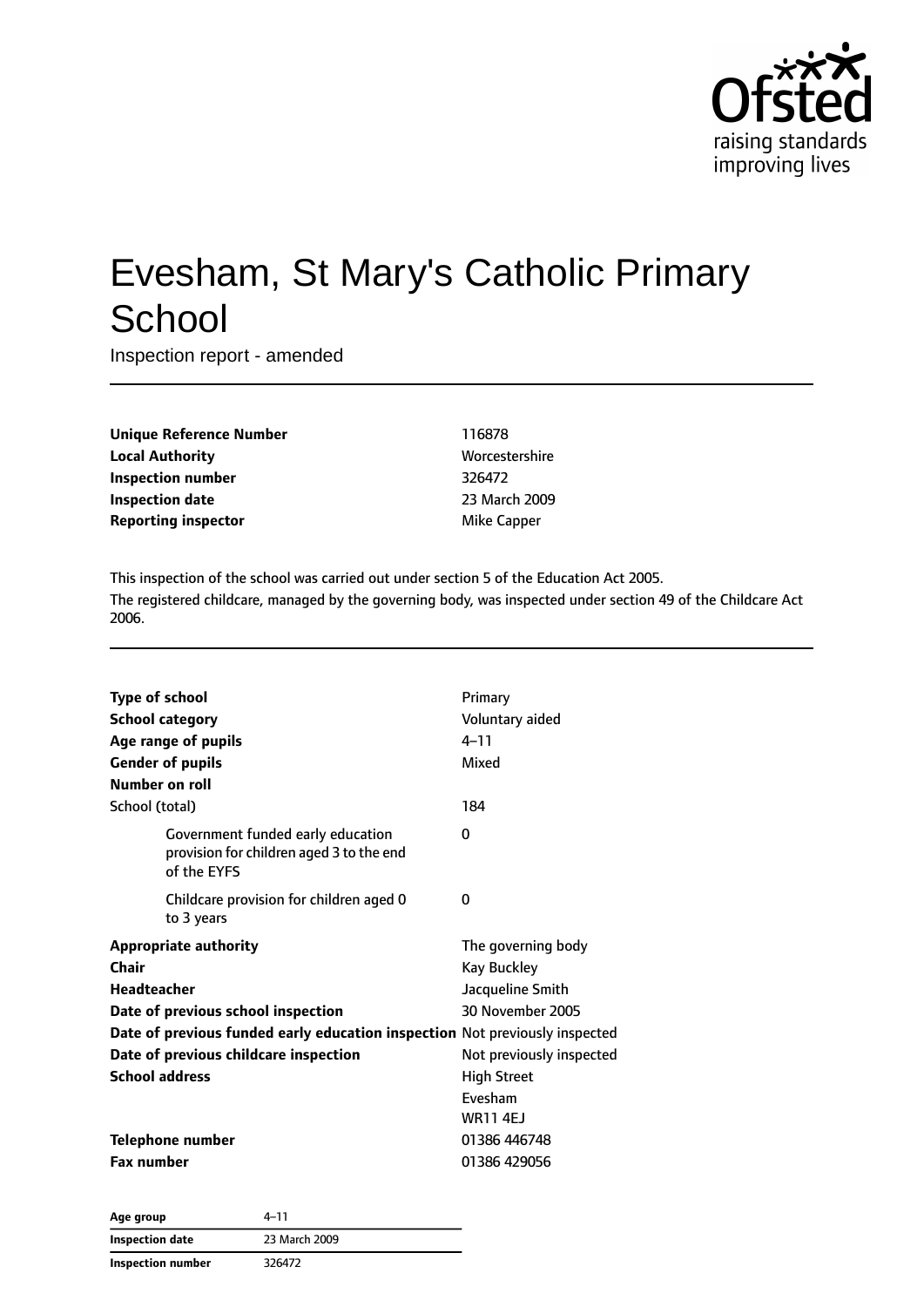### **Amended Report Addendum**

Report updated to resolve formatting inconsistency

<sup>©</sup> Crown copyright 2009

Website: www.ofsted.gov.uk

This document may be reproduced in whole or in part for non-commercial educational purposes, provided that the information quoted is reproduced without adaptation and the source and date of publication are stated.

Further copies of this report are obtainable from the school. Under the Education Act 2005, the school must provide a copy of this report free of charge to certain categories of people. A charge not exceeding the full cost of reproduction may be made for any other copies supplied.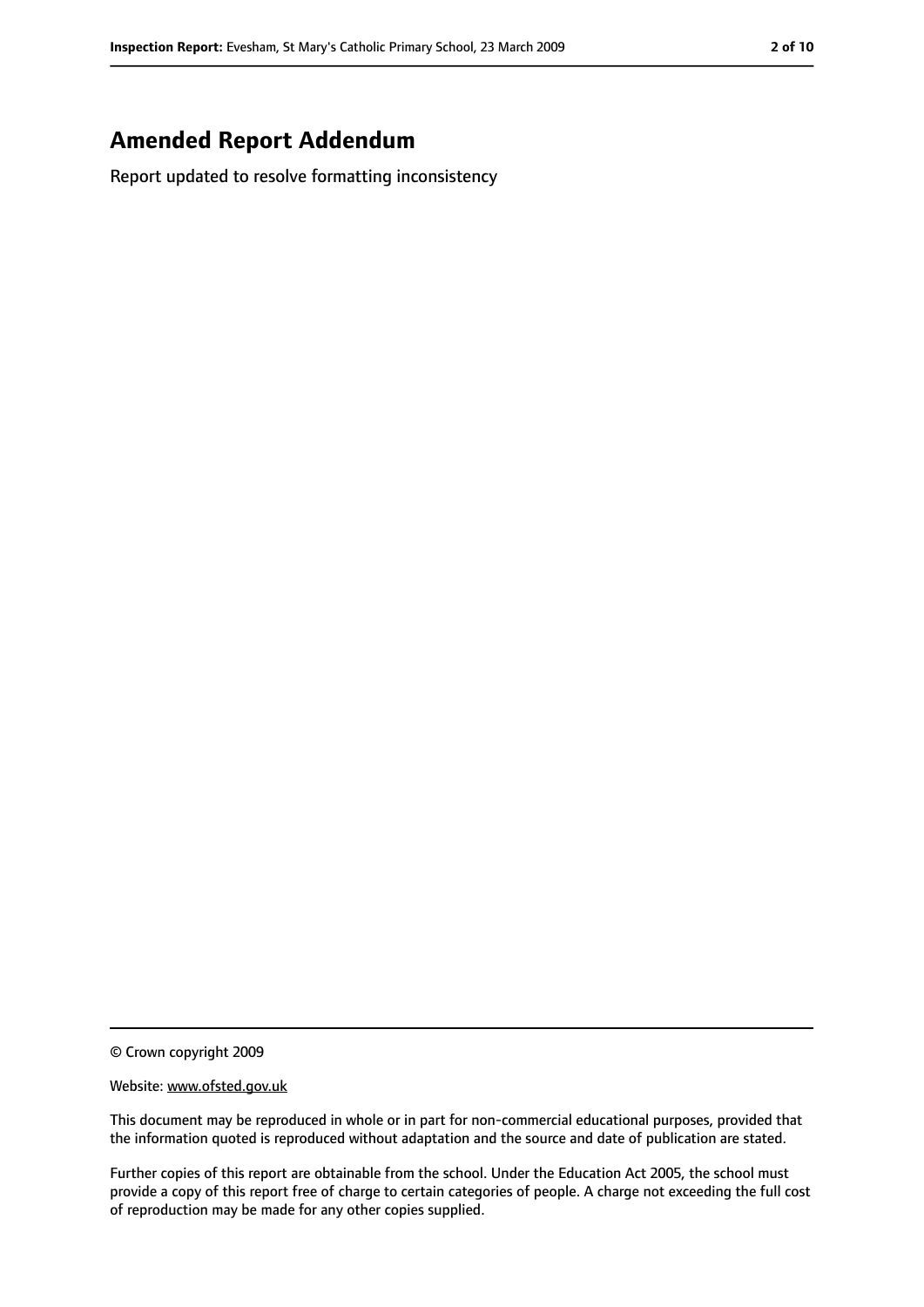### **Introduction**

The inspection was carried out by two additional inspectors. The inspectors evaluated the overall effectiveness of the school and investigated the following issues:

- the way that the school is responding to its changing intake that includes admitting more pupils in the early stages of learning English
- pupils' enjoyment of school and the way that community links enhance learning
- the quality of information and communication technology (ICT) provision
- the use made by staff of systems for tracking pupils' progress.

Evidence was gathered from observations of pupils at work and play, discussions with staff, governors and pupils, scrutiny of documentation and an analysis of parents' views. Other aspects of the school's work were not investigated in detail, but the inspectors found no evidence to suggest that the school's own assessments, as given in its self-evaluation, were not justified, and these have been included where appropriate in this report.

### **Description of the school**

Most pupils come to this average-sized primary school from the town of Evesham. The proportion of pupils eligible for free school meals is below average. The number of pupils identified as having learning difficulties and/or disabilities is broadly average. Most of these pupils have moderate learning difficulties. Over the last three years, the school has been admitting an increasing number of pupils from minority ethnic backgrounds, and they now make up about a third of the school's roll. A significant number of these pupils start school with limited spoken English, with Polish and Italian being the most common home languages. Children in the Early Years Foundation Stage are taught in a Reception class.

The headteacher was appointed as permanent headteacher in September 2008 after a period as acting headteacher.

### **Key for inspection grades**

| Grade 1 | Outstanding  |
|---------|--------------|
| Grade 2 | Good         |
| Grade 3 | Satisfactory |
| Grade 4 | Inadequate   |
|         |              |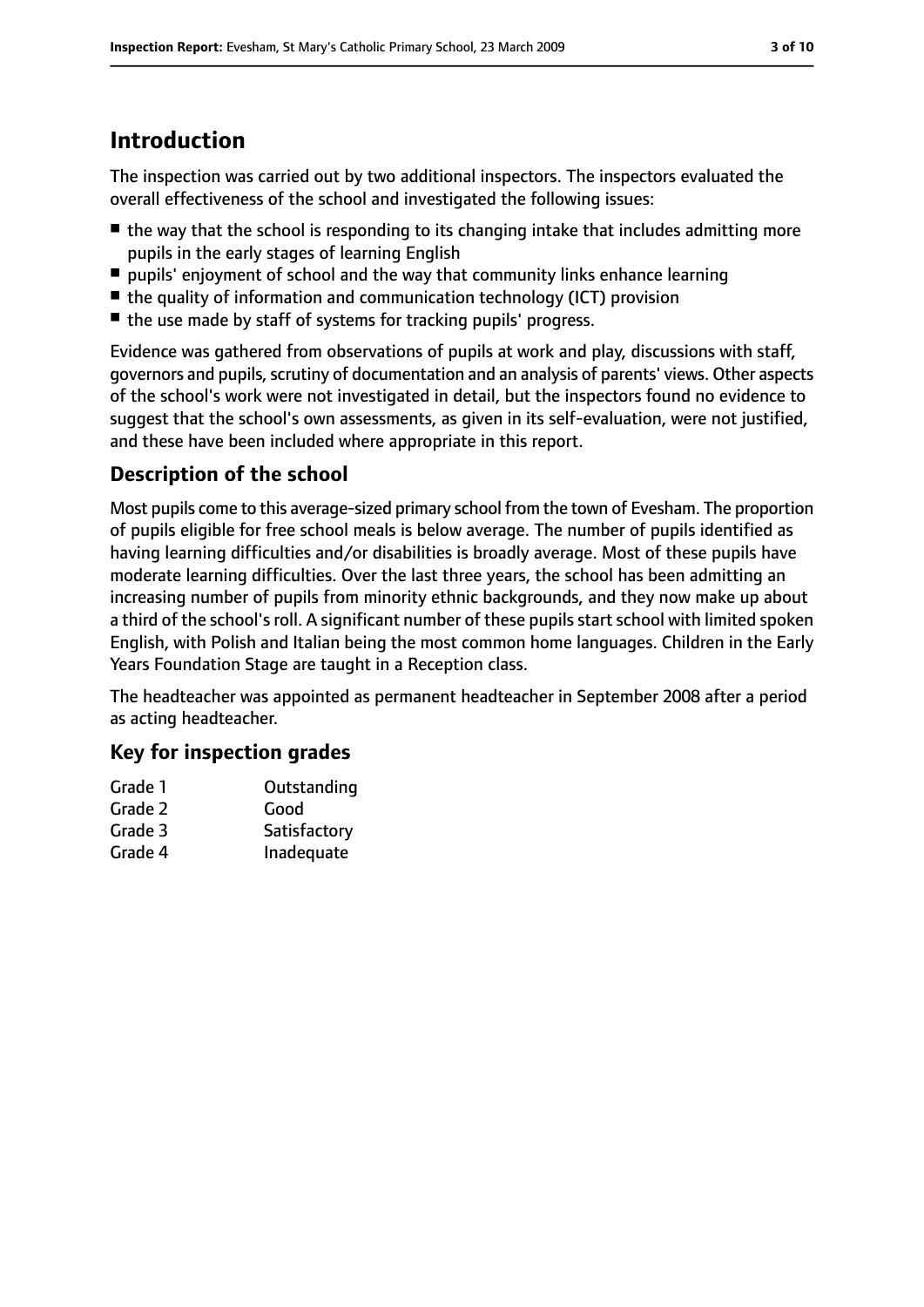### **Overall effectiveness of the school**

#### **Grade: 2**

This is a good school that supports pupils' academic and personal development well. Pupils are happy, sociable and articulate and their good behaviour contributes strongly to their good achievement. Children get off to a good start in the Early Years Foundation Stage and then build on this well in the rest of the school, resulting in standards being well above average by the end of Year 6.

Pupils are taught well. Teachers have good relationships with the pupils and make learning fun. Pupils are clear about how to improve because teachers set them challenging targets and guide them well academically. Skilled teaching assistants mean that pupils with learning difficulties and/or disabilities make good progress. Throughout the school, pupils make slightly slower progress in mathematics than in English and science because in some numeracy lessons teachers do not pitch work at exactly the right level for all pupils, slowing the pace of learning, especially for the more able.

The school has responded remarkably well to its changing intake. Pupils' cultural heritages are celebrated in displays and through activities such as a recent visit from a Polish artist. Bilingual members of staff help newly arrived pupils to settle quickly into school and teachers take good account of the need to promote spoken English in lessons. Consequently, pupils in the early stages of learning English make good progress and, by the end of Year 6, there is no significant difference between the standards reached by pupils from different backgrounds.

Adults provide good care, guidance and support for pupils and ensure that their personal development is good. The school's good efforts to promote positive values are reflected in pupils' excellent understanding of the importance of staying healthy. Pupils speak very positively of the very wide range of sporting opportunities provided by the school. They especially like them because 'everyone can have a go, even if you are not very good.' Activities such as a recent 'internet safety day' help pupils to develop a good understanding of how to stay safe both in and out of school. When speaking about school, pupils typically say things like 'We learn about new things every day' and 'We get on well together and try to work hard all of the time.' These positive attitudes reflect the good way in which pupils are prepared for the next stage of their education and for later life.

Pupils thoroughly enjoy school and they work hard in lessons, although occasionally some work is a little untidy. The good curriculum is enriched well by clubs, visits and visitors. Leaders continue to develop the curriculum and there has been good progressin improving ICT provision in the last term. The school now has good resources that enable pupils to learn the full range of ICT skills. Teachers are making increasing use of these new resources to support learning across the curriculum and the subject leader has good plans for further development.

The school works very closely with the local community and these links contribute significantly to pupils' learning. For example, pupils in Year 5 have recently been taking part in a very worthwhile project to plan a new play park. This activity has promoted a wide range of skills with pupils building models of their plans, liaising with town councillors and then planning a budget for their development. A conscientious school council gives pupils a good voice and is constantly striving to improve the school. For example, they have recently suggested having a 'playground swap' day so that pupils from different year groups can play together. Pupils take a very active role in community events, and there are especially strong links with the parish church.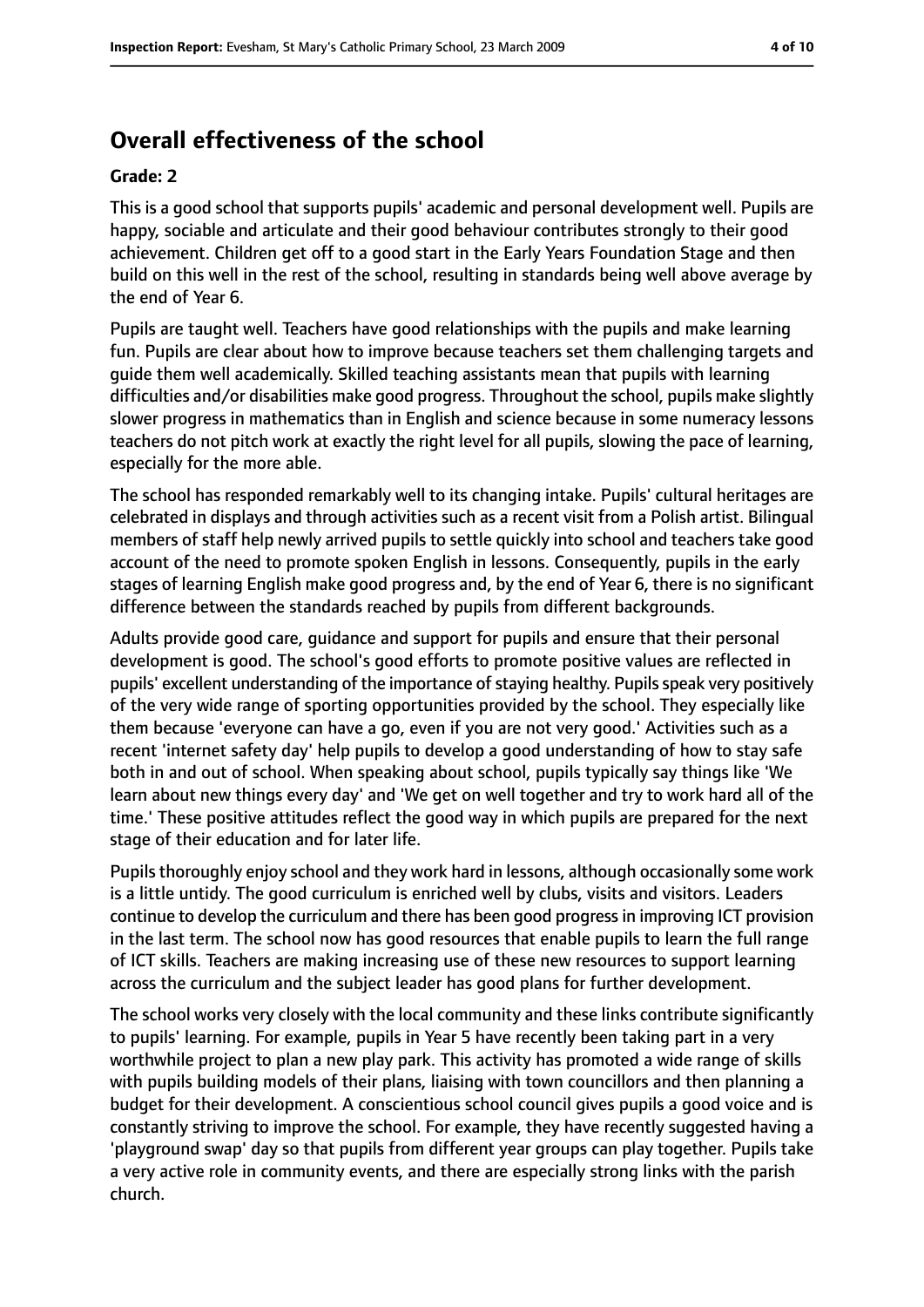Leaders are very aware of the need to promote community cohesion and they do this well. They successfully involve families from different cultural backgrounds in the life of the school, including trying their best to discourage families from taking their children on long holidays back to their home country. This currently has a negative impact on rates of attendance, although overall, they are satisfactory. Pupils raise funds for charity and are beginning to support a newly built school in Uganda. These activities help pupils to consider the needs of others. Consequently, they are developing an increasingly strong awareness of the world beyond Evesham. Leaders are already doing the right things to strengthen this further, for example by organising a recent 'International Week' when pupils learnt about different countries.

The school is well led and managed. The calm and purposeful leadership of the headteacher is setting a clear direction for school improvement. She is well supported by other members of staff and governors who work well as a team and take a good part in monitoring school effectiveness. This means that there is a good understanding of what still needs to be done, with the track record of improvement since the last inspection demonstrating that the school is well placed to realise its aspirations for future development. The school has gathered a wealth of data about pupils' attainment and progress. Leaders are aware that now that they have this information they need to use it more sharply to check whether all pupils are doing well enough so that any minor dips in progress can be picked up even more quickly.

There are good links with parents and outside agencies and secure arrangements for safeguarding pupils' well-being. A few parents would like even more involvement in their children's learning and the school acknowledges that, whilst there is some good practice, they could do more to ensure that targets are shared with and understood by parents. Nevertheless, most parents are very pleased with their children's education. Parents contribute well to the school's success by supporting their children with homework and by raising large funds of money. One parent summed up the views of many by commenting that, 'I will be sad when my child leaves but feel confident that St Mary's has prepared him well for the future.'

### **Effectiveness of the Early Years Foundation Stage**

#### **Grade: 2**

'I feel that my child has had a fantastic start to her school life.' This comment from a parent is typical of the very positive view that parents have of the Early Years Foundation Stage. Children achieve well because teaching is good and their welfare and care are given a high priority. When children start school, about half are working at the levels expected for their age. Children make good progress from these starting points and reach slightly above average standards by the start of Year 1. Children's personal, social and emotional development is good because adults have high expectations, and resources are well organised to encourage independence. Members of staff work together closely and they provide good levels of challenge for children. Skilled support is given to children in the early stages of learning English, helping them to settle quickly. In lessons, members of staff explain tasks clearly, enabling children to gain good knowledge and to become confident about asking questions. However, there are occasionally missed opportunities to extend children's speaking skills when they are working independently. The good curriculum makes learning exciting and purposeful, with good use being made of the outdoors to support work in all of the areas of learning. For example, children worked together purposefully exploring the different properties of sand whilst using speaking, counting, measuring and scientific skills at the same time.

Provision is well led and managed. There is a good understanding of what is successful and what could be improved. For example, leaders are just beginning to make sharper use of data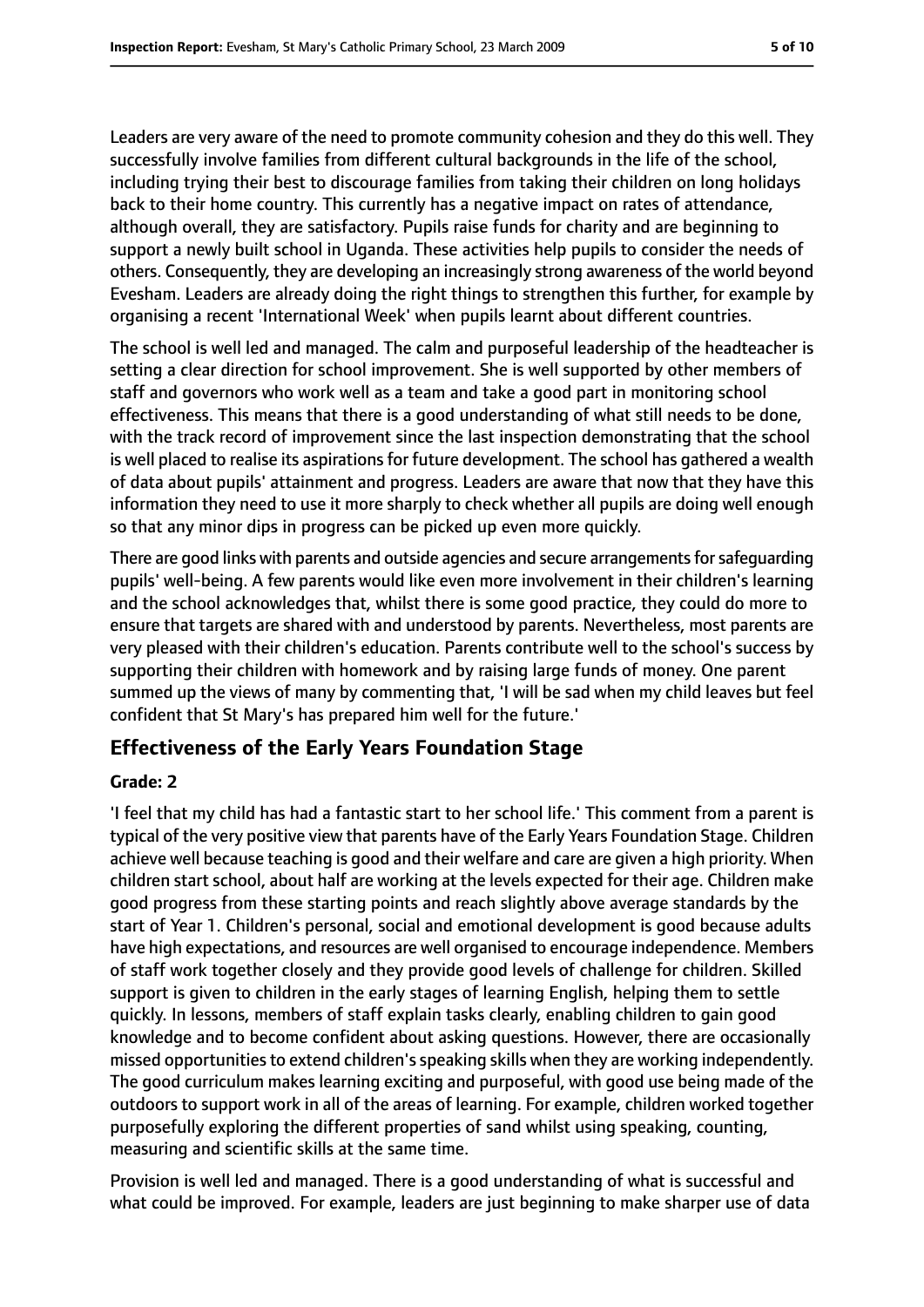to check children's progress so that they can identify more clearly trends in their learning over time.

# **What the school should do to improve further**

- Ensure that there is always the right level of challenge in numeracy lessons, especially for the more able.
- Make sharper use of assessment information to check pupils' rate of progress across the whole school so that any minor dips in progress can be picked up more quickly.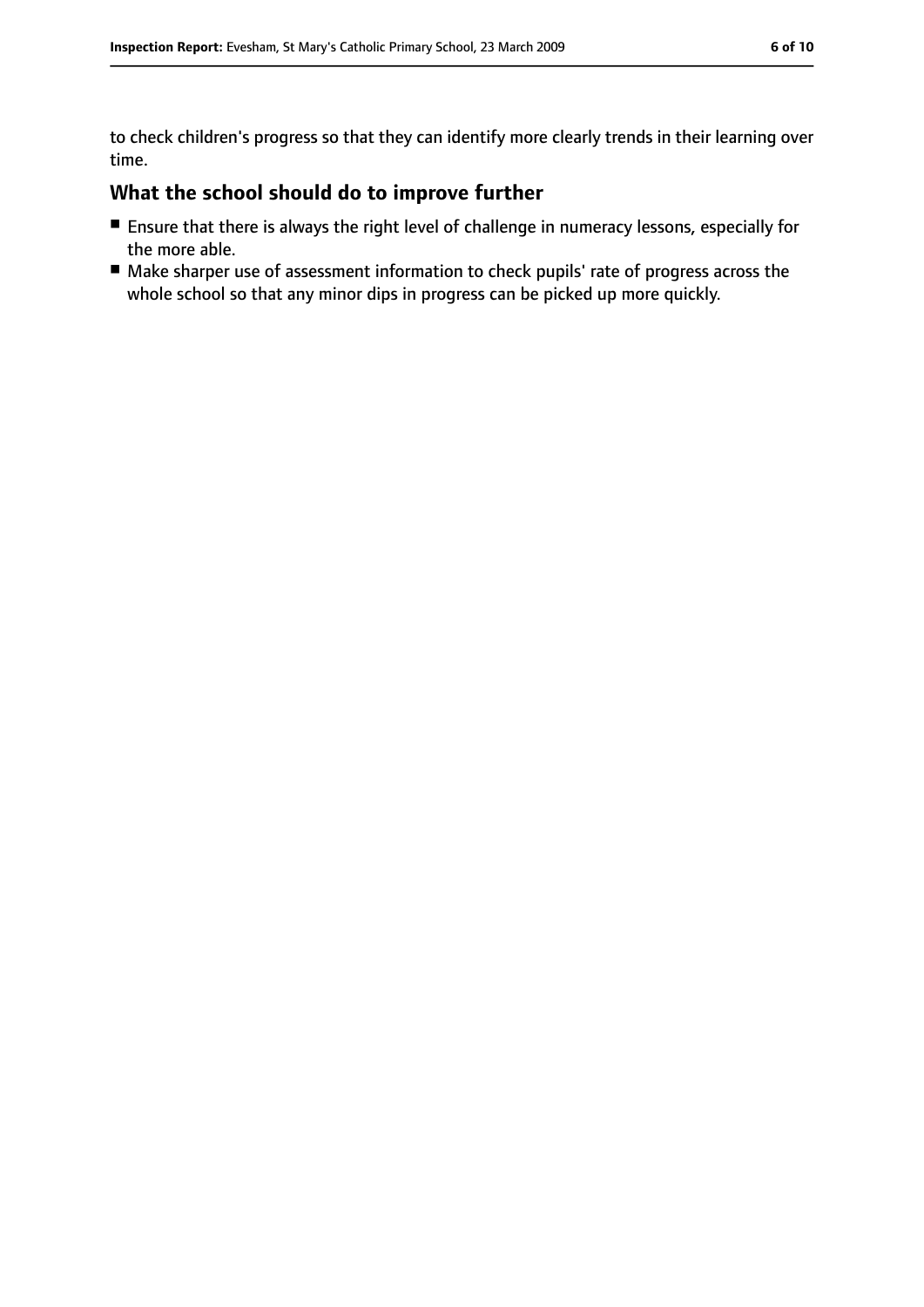**Any complaints about the inspection or the report should be made following the procedures set out in the guidance 'Complaints about school inspection', which is available from Ofsted's website: www.ofsted.gov.uk.**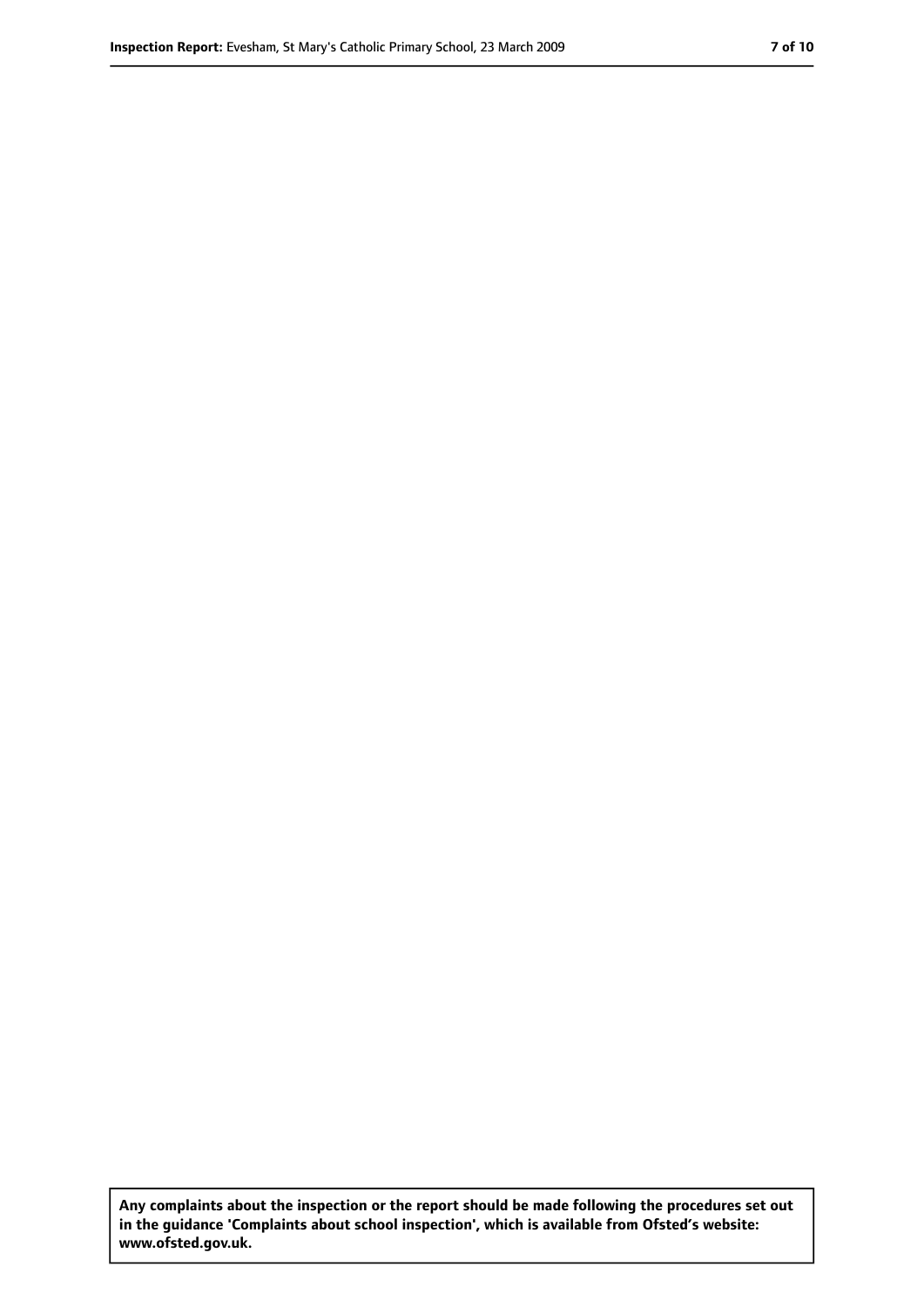## **Inspection judgements**

| Key to judgements: grade 1 is outstanding, grade 2 good, grade 3 satisfactory, and | <b>School</b> |
|------------------------------------------------------------------------------------|---------------|
| arade 4 inadequate                                                                 | Overall       |

#### **Overall effectiveness**

| How effective, efficient and inclusive is the provision of<br>education, integrated care and any extended services in meeting the<br>needs of learners? |     |
|---------------------------------------------------------------------------------------------------------------------------------------------------------|-----|
| Effective steps have been taken to promote improvement since the last<br>inspection                                                                     | Yes |
| How well does the school work in partnership with others to promote learners'<br>well being?                                                            |     |
| The capacity to make any necessary improvements                                                                                                         |     |

### **Effectiveness of the Early Years Foundation Stage**

| How effective is the provision in meeting the needs of children in the<br><b>EYFS?</b>       |  |
|----------------------------------------------------------------------------------------------|--|
| How well do children in the EYFS achieve?                                                    |  |
| How good are the overall personal development and well-being of the children<br>in the EYFS? |  |
| How effectively are children in the EYFS helped to learn and develop?                        |  |
| How effectively is the welfare of children in the EYFS promoted?                             |  |
| How effectively is provision in the EYFS led and managed?                                    |  |

### **Achievement and standards**

| How well do learners achieve?                                                                               |  |
|-------------------------------------------------------------------------------------------------------------|--|
| The standards <sup>1</sup> reached by learners                                                              |  |
| How well learners make progress, taking account of any significant variations<br>between groups of learners |  |
| How well learners with learning difficulties and/or disabilities make progress                              |  |

### **Annex A**

<sup>&</sup>lt;sup>1</sup>Grade 1 - Exceptionally and consistently high; Grade 2 - Generally above average with none significantly below average; Grade 3 - Broadly average to below average; Grade 4 - Exceptionally low.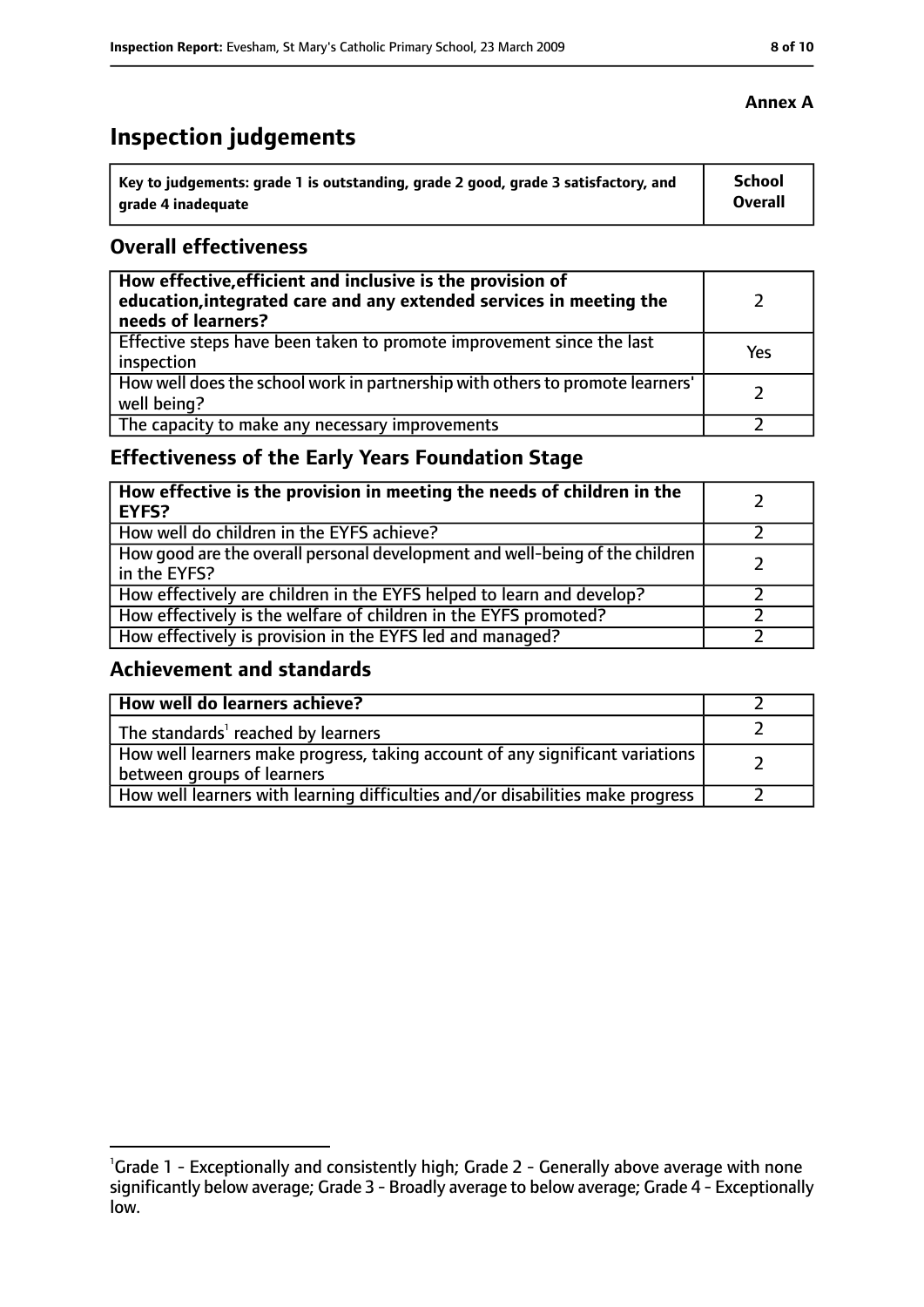### **Personal development and well-being**

| How good are the overall personal development and well-being of the<br>learners?                                 |  |
|------------------------------------------------------------------------------------------------------------------|--|
| The extent of learners' spiritual, moral, social and cultural development                                        |  |
| The extent to which learners adopt healthy lifestyles                                                            |  |
| The extent to which learners adopt safe practices                                                                |  |
| The extent to which learners enjoy their education                                                               |  |
| The attendance of learners                                                                                       |  |
| The behaviour of learners                                                                                        |  |
| The extent to which learners make a positive contribution to the community                                       |  |
| How well learners develop workplace and other skills that will contribute to<br>their future economic well-being |  |

# **The quality of provision**

| How effective are teaching and learning in meeting the full range of<br>learners' needs?              |  |
|-------------------------------------------------------------------------------------------------------|--|
| How well do the curriculum and other activities meet the range of needs and<br>interests of learners? |  |
| How well are learners cared for, quided and supported?                                                |  |

### **Leadership and management**

| How effective are leadership and management in raising achievement<br>and supporting all learners?                                              |     |
|-------------------------------------------------------------------------------------------------------------------------------------------------|-----|
| How effectively leaders and managers at all levels set clear direction leading<br>to improvement and promote high quality of care and education |     |
| How effectively leaders and managers use challenging targets to raise standards                                                                 |     |
| The effectiveness of the school's self-evaluation                                                                                               |     |
| How well equality of opportunity is promoted and discrimination eliminated                                                                      |     |
| How well does the school contribute to community cohesion?                                                                                      |     |
| How effectively and efficiently resources, including staff, are deployed to<br>achieve value for money                                          |     |
| The extent to which governors and other supervisory boards discharge their<br>responsibilities                                                  |     |
| Do procedures for safequarding learners meet current government<br>requirements?                                                                | Yes |
| Does this school require special measures?                                                                                                      | No  |
| Does this school require a notice to improve?                                                                                                   | No  |